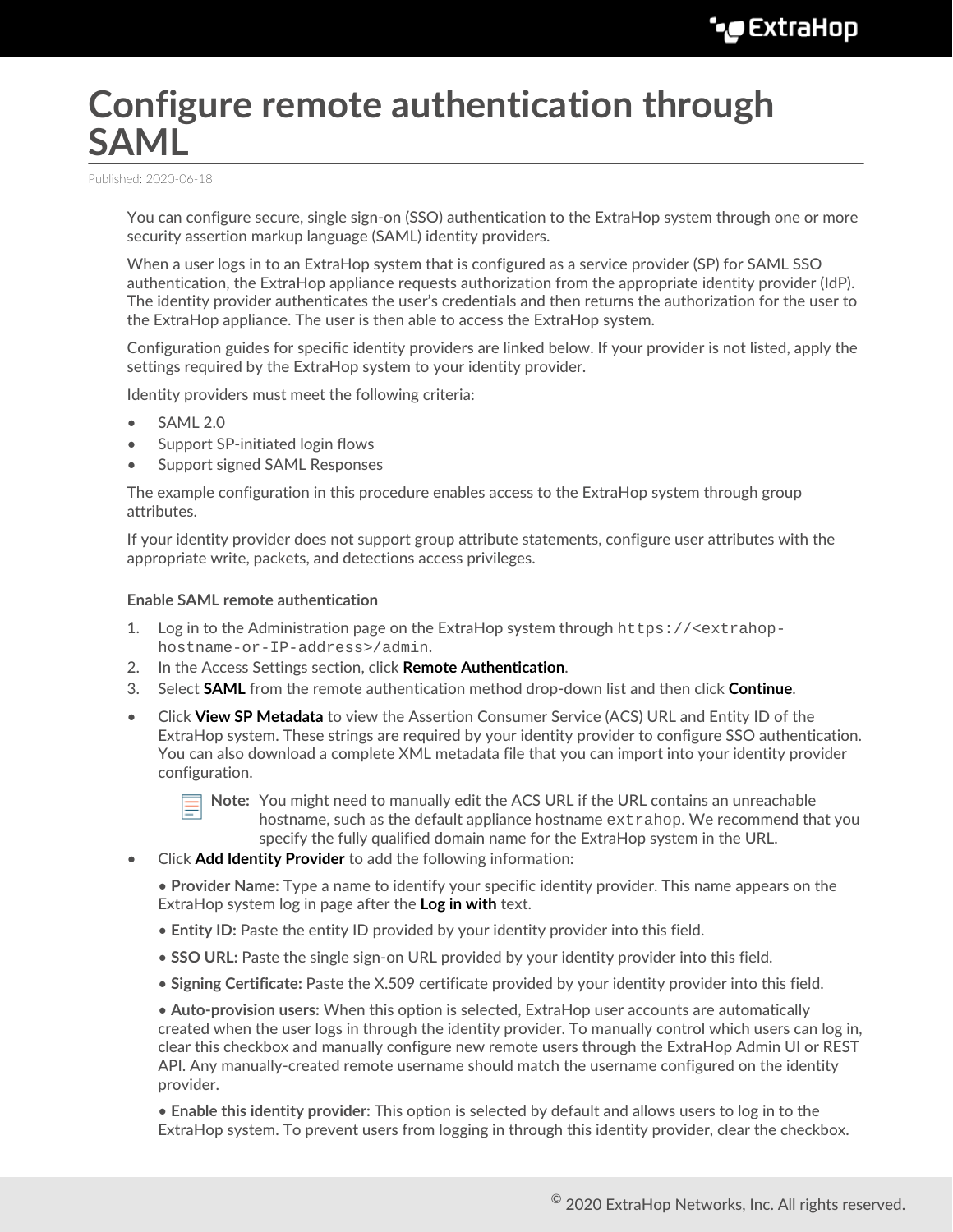• **User Privilege Attributes:** You must configure the following set of user attributes before users can log in to the ExtraHop system through an identity provider. Values are user-definable; however, they must match the attribute names that are included in the SAML response from your identity provider. Values are not case sensitive and can include spaces. For more information about privilege levels, see Users and user groups  $\mathbb{Z}$ .

> **Important:** You must specify the attribute name and configure at least one attribute value other than No access to enable users to log in.

In the example below, the Attribute Name field is the group attribute configured when creating the ExtraHop application on the identity provider and the attribute value is the name of one of your user groups. If a user is a member of more than one group, the user is granted the most permissive access privilege.

## **User Privilege Attributes**

Specify the attribute name and at least one attribute value to grant privileges to SAML users on the ExtraHop system.

#### **Attribute Name**

| groupMemberships                |                         |  |  |  |
|---------------------------------|-------------------------|--|--|--|
| <b>Attribute Values</b>         |                         |  |  |  |
| No access                       |                         |  |  |  |
| Unlimited privileges            | Security Administrators |  |  |  |
| Full write privileges           |                         |  |  |  |
| Limited write privileges        | Contractors             |  |  |  |
| Personal write privileges       |                         |  |  |  |
| Full read-only privileges       |                         |  |  |  |
| Restricted read-only privileges |                         |  |  |  |

• **Packets and Session Key Access:** Configuring packets and session key attributes is optional and only required when you have a connected Trace appliance.

# **Packets and Session Key Access**

Specify an attribute value to grant packet and session key privileges.

| <b>Attribute Name</b>    |                         |  |  |  |
|--------------------------|-------------------------|--|--|--|
| groupMemberships         |                         |  |  |  |
| <b>Attribute Values</b>  |                         |  |  |  |
| No access                |                         |  |  |  |
| Packets and session keys | Security Administrators |  |  |  |
| Packets only             |                         |  |  |  |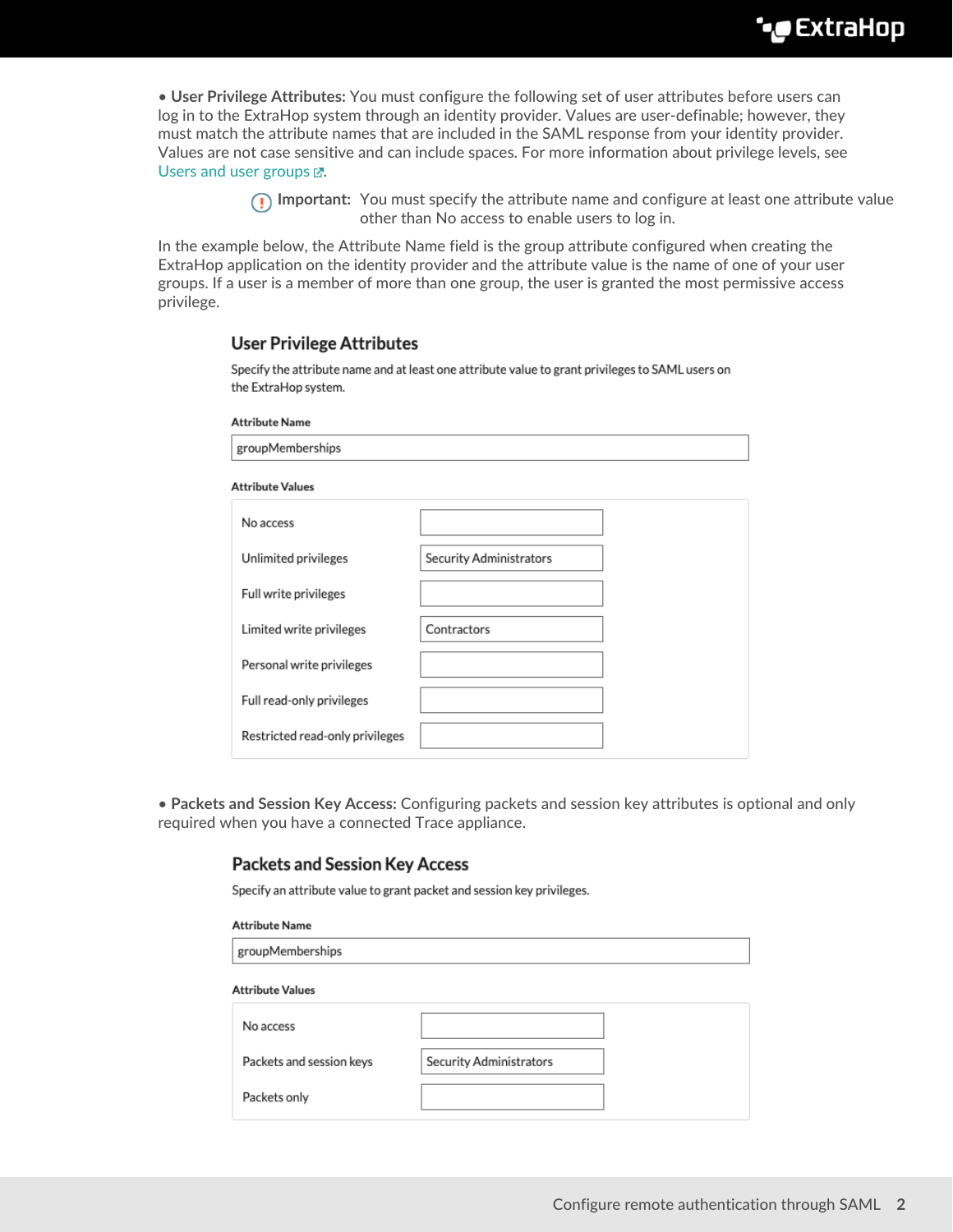• **Detections Access:** Configuring detections attributes is optional and only required when the [global](https://docs.extrahop.com/8.1/eh-admin-ui-guide/#global-policies) [privilege policy](https://docs.extrahop.com/8.1/eh-admin-ui-guide/#global-policies) is set to **Only specified users can view detections**.

## **Detections Access**

Specify an attribute value to grant detection privileges to SAML users. See global privilege policy settings.

#### **Attribute Name**

| groupMemberships |  |
|------------------|--|

#### **Attribute Values**

| No access   |                         |
|-------------|-------------------------|
| Full access | Security Administrators |

#### **Identity provider settings**

You must configure the following set of user attributes in the application attribute mapping section on your identity provider. These attributes identify the user throughout the ExtraHop system. Refer to your identity provider documentation for the correct property names when mapping attributes.

| <b>ExtraHop Attribute</b><br><b>Name</b> | <b>Friendly Name</b> | Category                  | <b>Identity Provider</b><br><b>Attribute Name</b> |
|------------------------------------------|----------------------|---------------------------|---------------------------------------------------|
| urn:oid: 0.9.2342.19200000000000001.3    |                      | <b>Standard Attribute</b> | Primary email address                             |
| urn:oid:2.5.4.4                          | sn                   | <b>Standard Attribute</b> | Last name                                         |
| urn:oid:2.5.4.42                         | givenName            | <b>Standard Attribute</b> | First name                                        |

| USER ATTRIBUTE MAPPING: 0<br>Service Provider Attribute Name | Identity Provider Attribute Name |
|--------------------------------------------------------------|----------------------------------|
| urn:oid:0.9.2342.19200300.100.1.3                            | email                            |
|                                                              |                                  |
| urn:oid:2.5.4.4                                              | lastname                         |
|                                                              |                                  |
| urn:oid:2.5.4.42                                             | firstname                        |

## **Group attribute statements**

The ExtraHop system supports group attribute statements to easily map user privileges to all members of a specific group. When you configure the ExtraHop application on your identity provider, specify a group attribute name. This name is then entered in the Attribute Name field when you configure the identity provider on the ExtraHop system.